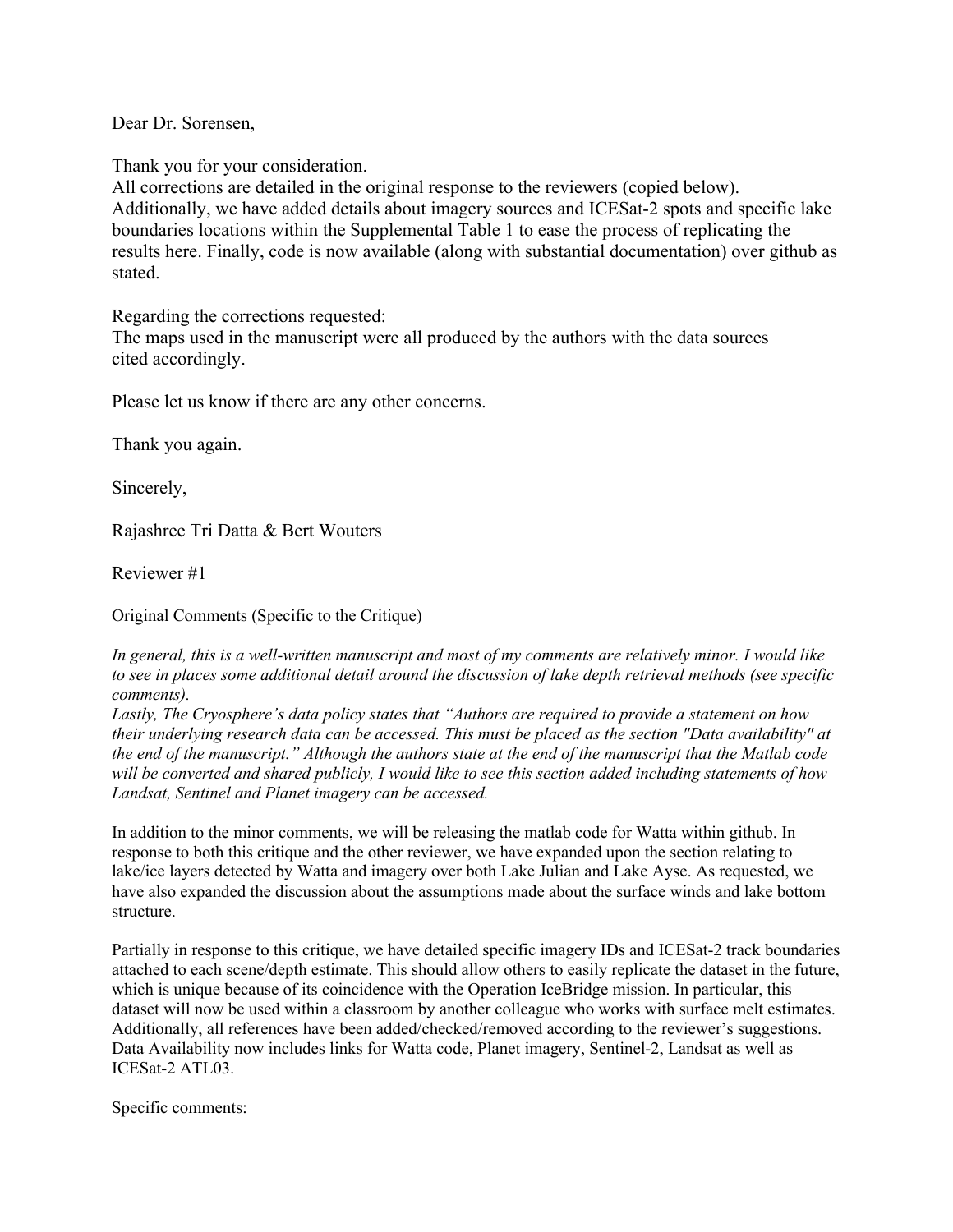*Line 17: Specify Landsat 8 OLI, as you are specifying Sentinel-2.* Altered

*Line 38: 'a common feature on large parts of the ice sheets' – this should be ice sheet (singular) as the paragraph has only discussed Greenland so far.*

Altered

*Line 40: ' (…) of both ice sheets'. So far, Antarctica has not been mentioned in the text. Perhaps add an additional 1-2 sentences in the previous paragraph introducing meltwater production and Antarctic-wide surface meltwater and supraglacial lakes.*

Added sentence about Antarctic ice shelf hydrology

*Line 43: Suggest rewording to: 'The complex links between (…) can potentially be deduced (…)'.* Done

*Line 45: Specify here that feature types are 'supraglacial'.*

Done

*Line 46-7: I think detail could be added here outlining both the physically-based and empirically-based methods, together with a slight clarification of the wording, as the physically-based approach has been applied to other optical imagery such as Aster (Sneed and Hamilton, 2007), Landsat (Banwell et al., 2014) and Sentinel. It should also be added to the text that the physically-based method assumes a minimal impact of wind-driven surface waves, low slopes of lake bottoms and a homogeneous lakebottom albedo on lake depths, which may be particularly important in Greenland (Sneed and Hamilton, 2011). I believe the empirically-based method was first applied to WorldView2 by Legleigter et al. (2014), so I suggest citing this work too (see below for full reference).*

We have added the details requested and the associated reference, although we note that the earliest reference to the empirical method is Box and Ski (2007)

*Line 49: Can you include a specific lake depth limit here? I believe Pope et al. (2016) found that the maximum lake depth that could be derived from the empirical depth retrieval method using in-situ estimates was 5 m.*

Added.

*Line 55: Specify resolution here (e.g. ≤ 3 m, daily) to demonstrate improvements over Sentinel-2.* Added

*Line 61: Could you specify by how much the physically-based estimates tended to underestimate lake depth?*

Altered "tended to underestimate lake depth" to "tended to underestimate lake depth by over 2m" *Line 65: Specify native resolution (0.7 m).*

Done

*Line 68-70: This sentence is slightly hard to follow – adding 'from' before 'multiple imagery sources' may improve the clarity?*

Done

*Line 72: It is not clear to me what the representative sections are that are referred to in this sentence – is this part needed?*

Took out the word "representative"

*Line 75: Can you cite any work here to support that this was an unusually intense melt season, e.g. Tedesco and Fettweis (2020)? I would also specify 2019 here too, just to clarify to the reader.* Added reference

*Line 78: I think this is the first place CAMBOT is used as an acronym, so include the full name (Continuous Airborne Mapping By Optical Translator).* Added

*Line 85 (Figure 1): Please make the scale bar in the top left panel bigger, and add lat-lon labels to the main panel. Perhaps also add '(A)' to the Lake Ayse label to make clearer how the Skysat image relates to the main panel. In the Figure caption, specify that RGT = repeat ground track. Finally, a small comment but maybe call SkySat boxes 'grey' rather than white in the caption so that it is clear when looking at the main panel*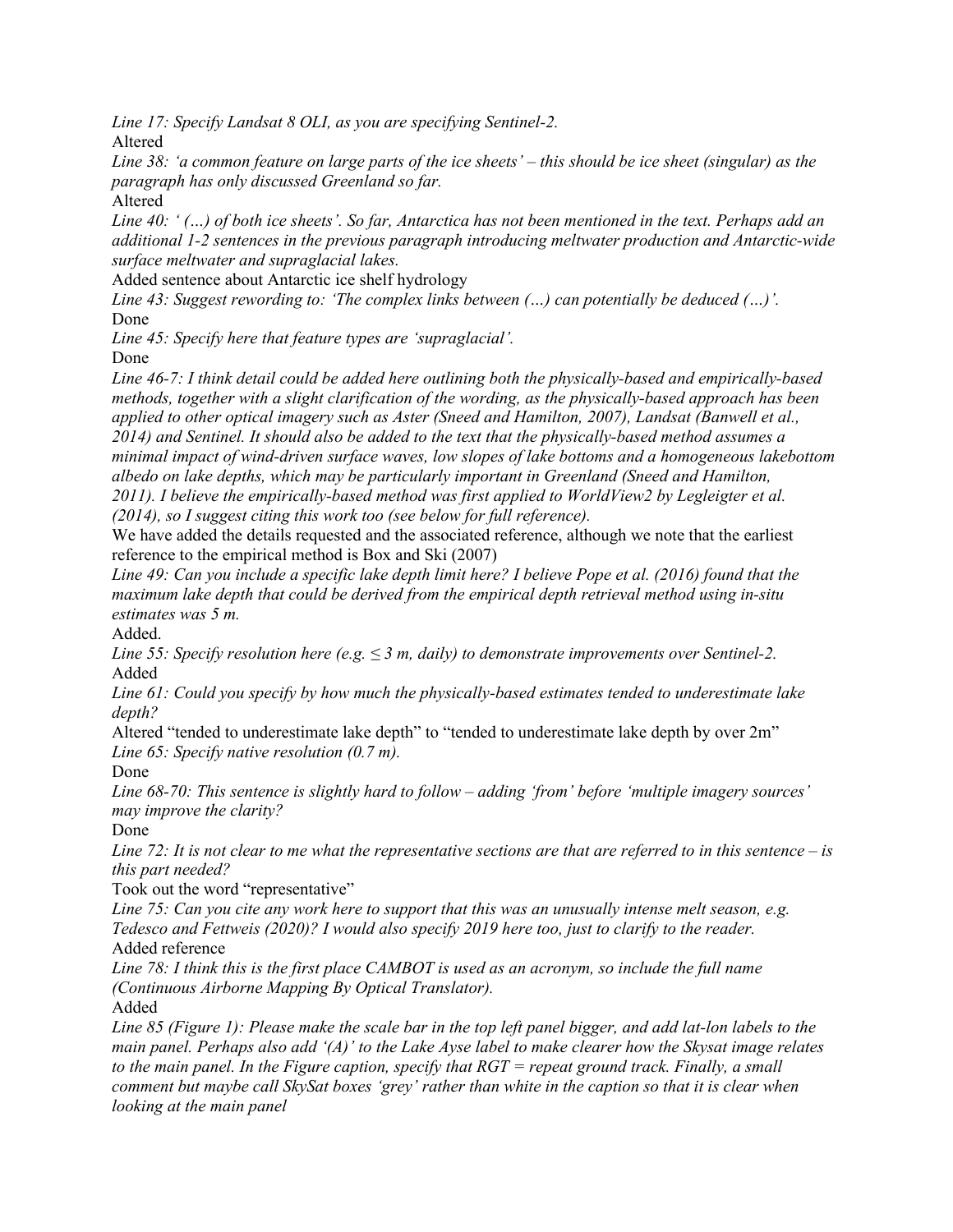Altered accordingly, although graticule added in bottom left panel as either text or a graticule in the main panel made the panel difficult to understand. Additionally, latitude/longitude of all lakes has been added to Supplemental Table 1

*Line 100: Specify ICESat-2 confidence levels (i.e. low, medium, high) in brackets.* Done

*Line 116: Are there any studies you can cite here to demonstrate the PlanetScope radiometry issues? Possibly Saunier (2020)?*

Added.

The improvements to radiometry were being discussed and then implemented at Planet when the work was being conducted, thus I have added the reference but avoided adding more details.

*Line 121: What is the vertical accuracy of the GIMP-2 DEM? Also, include the GIMP-2 dataset citation here (Howat et al.).*

Have added citation to Howat et al., 2014 and a phrase describing the vertical accuracy (as caompared to ICESat) as between 1m over most ice surfaces and 30m in regions with high relief.

Line 143: Specify how lake boundaries are delineated? Discussion of NDWI does not come until Section 3.2, consider moving some of this into the Methods section.

We elected to reference section 3.2, where the image processing is discussed in greater detail (including how lake boundaries are delineated).

*Line 195: I wonder if you have considered what the effect is of wind-driven scattering on lake surface roughness and on the surface photon return?*

This is absolutely an issue that can drive surface roughness and, I think, an interesting direction for research, but this is beyond the scope of this study.

*Line 218: Specify that NDWIice uses the blue and r*ed bands.

Added

*Line 220: Is 'limitations' a better word here, rather than 'limits'?* Agreed.

*Line 246: I think Banwell et al. (2019) calculate a lake-bottom ablation rate of 20.3 mm day-1 on McMurdo Ice Shelf. Perhaps worth adding in?*

We think this may be unnecessary as this is on an ice shelf with rather different dynamics than the lakes studied here. A thorough study of lake ablation would, I think be outside the scope here (and the authors' expertise).

*Line 315: Be explicit in the Figure 5 caption that*  $G =$  *green and R = red in panels c-i.* Added text accordingly.

*Line 330: In Fig. 6 caption, write abbreviations in full again for clarity (* Agreed. Text added accordingly.

*Line 345: 'Liquid water (…) remains constant at around 3%' – over what period? Looking at Figure S4, the surface water extent appears to increase?*

Actually, interestingly, that's not the case (which was surprising, hence the inclusion in the text). It is simply distributed differently, as detailed in the next sentence. We have, however, specified the time period as requested for completeness.

*Line 346: Can you refer to a figure/results here to support this statement?*

This now directly reffers to Supplemental Fig. S4. The support to this statement is exactly what the reviewer has observed contrasted with the actual calculation of NDWI values over the ice sheet, namely that there is more surface water over recognizable (larger) features later in the season.

*Line 355: Could you add lake outlines to Panel b of Figure 7?*

Unfortunately, doing so obfuscated some of the contrast in the elevation detail.

*Lines 360-62: Refer to Fig. 8(j-l) end of first sentence, and (m-o) in the next sentence.* Added

*Line 383: Refer to Fig. 8m-n at the end of this sentence.* Added

*Line 390: Looking at the SkySat image in Figure 9b, incised streams are also visible to the right of the*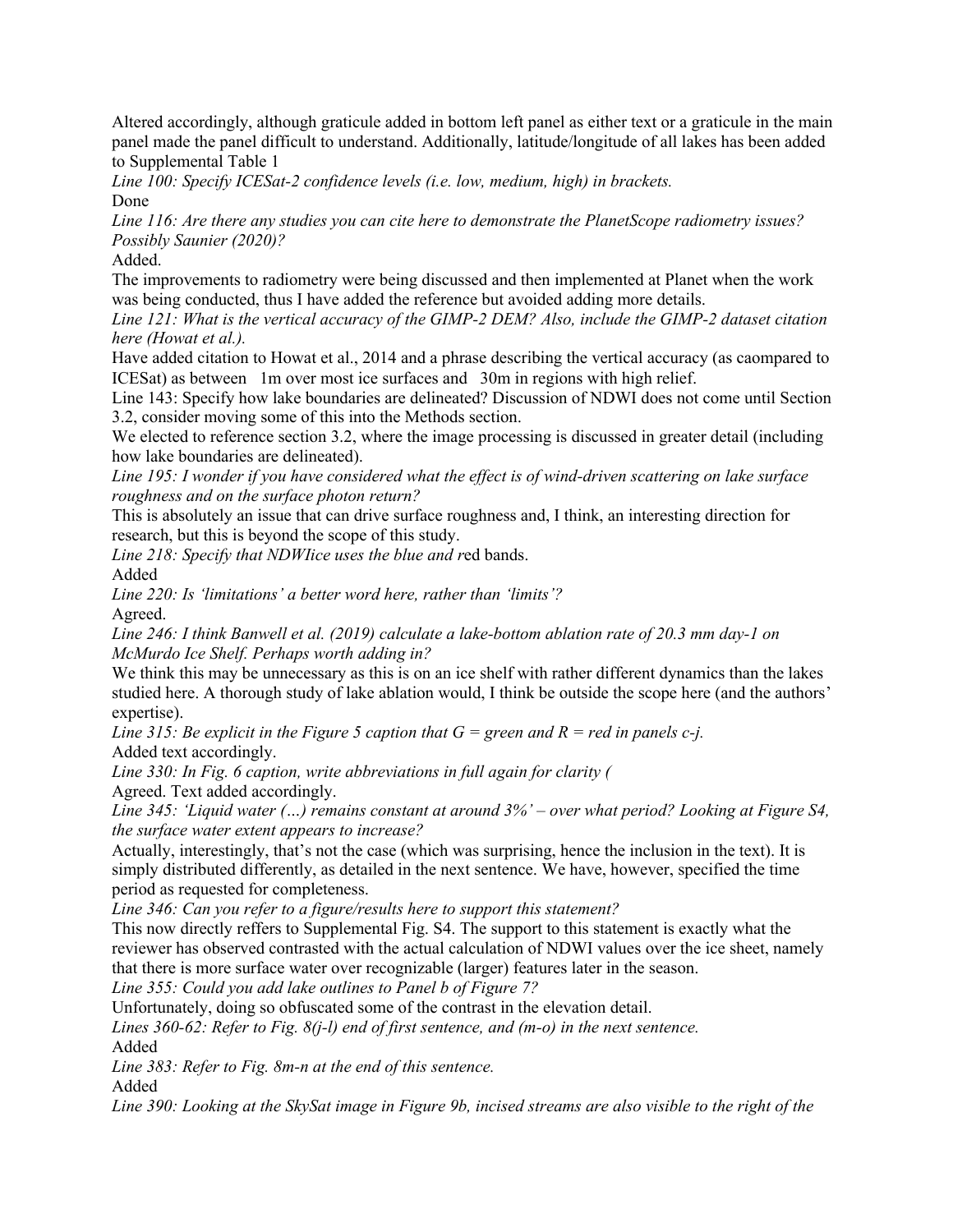*image; could Lake Julian not also have drained through these?*

It's a possibility (and will include language accordingly), but the timing of the new incised stream and the sudden rapid drainage suggests that this was the most likely cause.

*Line 401: Should this refer to Fig. 10c here, not 10b?*

That's correct. Altered accordingly.

*Line 419: It isn't clear to me how this suggests the presence of an ice layer in the same place following drainage in the previous season? Is there evidence of this in satellite imagery?*

In this case, the floating ice layer shown in the May  $14<sub>th</sub>$  image is, itself, the evidence that this is the point of drainage (i.e. that it formed and then settled in this location following drainage). This interpretation was corroborated as plausible by several experts on Greenland surface hydrology (including Lauren Andrews, acknowledged here). This is obviously not clear to the reader though so we have altered text to add "that an ice layer had formed at the same place and settled in this location following drainage" to make this explicit.

*Line 425: I suggest slightly rewording the first part for clarity: '(a) Sentinel-2 image acquired on May 14th 2019, with ICESat-2 RGT 727 (occurring on May 15th 425, 2019 and August 14th, 2019) overlapping in green (…). (b) Lake depth derived from Watta (Panel c) and Sentinel imagery (Panel a).' Please also add full stops to make it easier for the reader to separate descriptions of (a), (b), (c), (d) and (e).*

Added. This figure has also been altered slightly to more clearly depict the points on imagery.

*Line 433: Refer to Fig. 11d here, and Fig. 11e-i in the next sentence.*

This doesn't match with the figure, but have added specific references.

*Line 436: I agree that the stream is clearly incised on September 24th but think it might be difficult to conclude the same from the April 20th Skysat image.*

This is due to the resolution of the image. We have altered the figure to include an inset panel to focus on the incision point on April  $20<sub>th</sub>$ .

*Line 440: I think it would be helpful here to cite some work showing how surface relief preconditions the spatial distributions of lakes and surface dradinage, e.g. Ign czi et al. (2018).*

Have added a sentence with the suggested reference

*Line 447: Specify again that the intense melt season was in 2019.* Added.

*Line 450: Specify Landsat geolocational accuracy (5 m).*

Added

*Line 460: I suggest citing some other recent studies that have quantified the seasonal evolution of surface meltwater in Antarctica: Dell et al. (2020), Moussavi et al. (2020).*

Moussavi et al., 2020 is mentioned several times earlier in the paper, but we have mentioned Dell et al., 2020 specifically pointing out the feature-tracking capabilities

*Line 469: See general comment above about data availability.* Addressed

## **Technical/minor corrections: ALL ADDRESSED except as noted**

Line 12: 'bathymmetric' spelling error (same on Line 57 and 60).

Line 16: Italicise 'in situ' (and please check throughout).

Line 23: Add comma after '(both publicly-available and commercial)'.

Line 30: This should be Slater et al. (2018) (please also check similar instances throughout – especially in places where the reference is unclear e.g. Pope, 2016 or Pope et al., 2016). Some references are also

missing from the reference list (e.g. Fair et al., 2020) – please check.

Line 35: Consider rewording to 'led to unprecedented summer mass loss'.

This does not flow with the clause "in the past 50 years" unfortunately

Line 51: Change 'LandSat' to 'Landsat 7 and 8'.

Line 62: I suggest moving '(supraglacial lake depth)' to Line 57 i.e. 'empirical (supraglacial lake depth)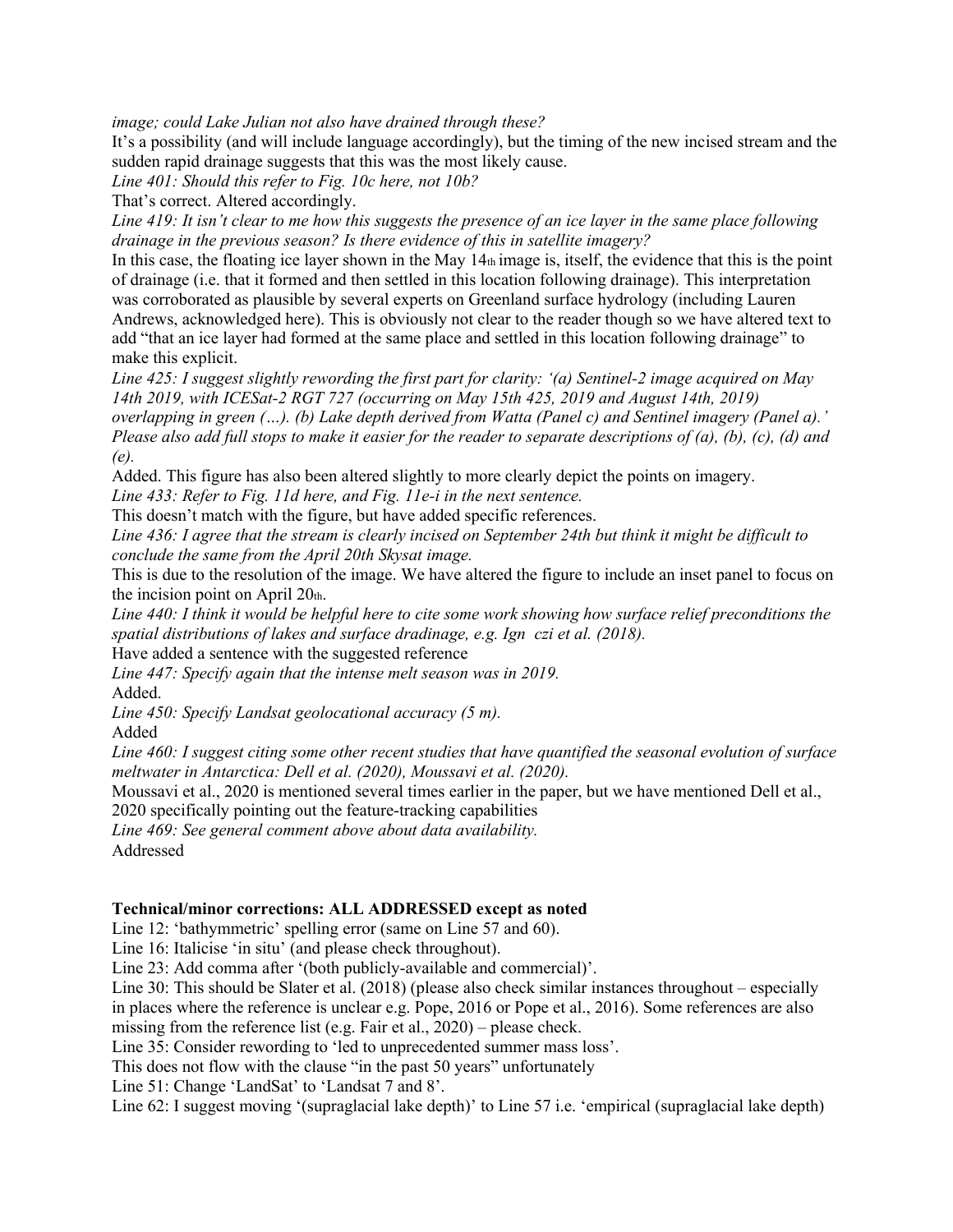bathymetric methods'.

Line 65: Typo, 'wen' should be 'when'

Line 112: No need to hyphenate 'high spatial'

Line 119: Replace 'is' with 'are' ('frequently captured multiple times').

Line 120: Specify 'spectral' response curves and write near infrared (NIR) in full here.

Line 135: Comma should be full-stop.

Line 137: Change 'is' to 'are'.

Line 176: Remove duplicate word 'outliers'.

Line 205: New sentence after 'lake edges'.

This is a new sentence

Line 215: 'in order to exclude regions with moving surface water, which evolves rapidly and can be mistaken for fixed topography'.

Line 218: Remove double comma.

Line 242: Keep to past tense for consistency.

Line 292: Typo ('there were').

Line 435: Missing word ('a' substantial quantity of liquid water).

Line 438: 'connects' to an efficient drainage system.

# **Reviewer #2**

Major concerns:

*1. Lack of evidence for sub-surface ice layers: The manuscript often refers to ice cover on melt lakes as well as sub-surface ice layers without showing evidence that such features are indeed present. In fact, most of the features that are described as "sub-surface ice layer" very well match the appearance of "second return" artefacts that result from the ATLAS sensor being saturated due to specular returns from flat surfaces, and many photons returning to the instrument during its dead-time without being detected. This issue is also briefly described in Martino et al. (2020), and further detailed in the "Specular Returns" section of the known issues document for the ATL03 product. I would highly recommend that the authors consult these two sources and decide whether they are still convinced that these second returns are signals from sub-surface ice layers rather than just artefacts in the data. If so, I would like to see convincing evidence for the claimed widespread existence of such subsurface ice layers in a revised manuscript.*

We thank the reviewer for this insight and have examined both texts suggested. We had, earlier, discussed the specific case of Lake Ayse with Dr. Martino when this work was being developed and proceeded with the code because this did \*not\* seem to be a case of specular returns or instrument echo. However, the case for Lake Julian is a bit more ambiguous. The subsurface ice layer detection is intended to locate ice layers, but will definitely also capture both of phenomena described. We have added text (as follows) to make a less bold claim than in the original and also underline that the detection of ice layers is inclusive of both cases we deem to be real as well as specular returns/instrument echo. Additionally, we have included imagery (which is not covered by labels) in Fig. 10 which will hopefully make apparent why we are interpreting these physical structures the way that we are.

In Section 3.1, introducing the issue and relating it to Lake Ayse:

Two potential sources of ambiguity with the subsurface ice classification are: (a) the possibility for specular returns and (g) apparent multiple surface returns which resulting from instrument echo. Specular returns over flat water (implying high energy return), return a strong surface as well as multiple layers below the surface spaced according to the ATLAS deadtime (1m below the surface and a potential tertiary return below that). Echoes produced by electronic noise in the instrument, which also frequently occur very smooth water surfaces, can similarly produce a strong return at the surface with double echoes at  $\sim$ 2.3m and  $\sim$ 4.2m below the surface. (Martino et al., 2020). The categorization of subsurface ice (as in with Lake Ayse in Fig. 3) are reliant on visual inspection. In this case, we assume subsurface ice because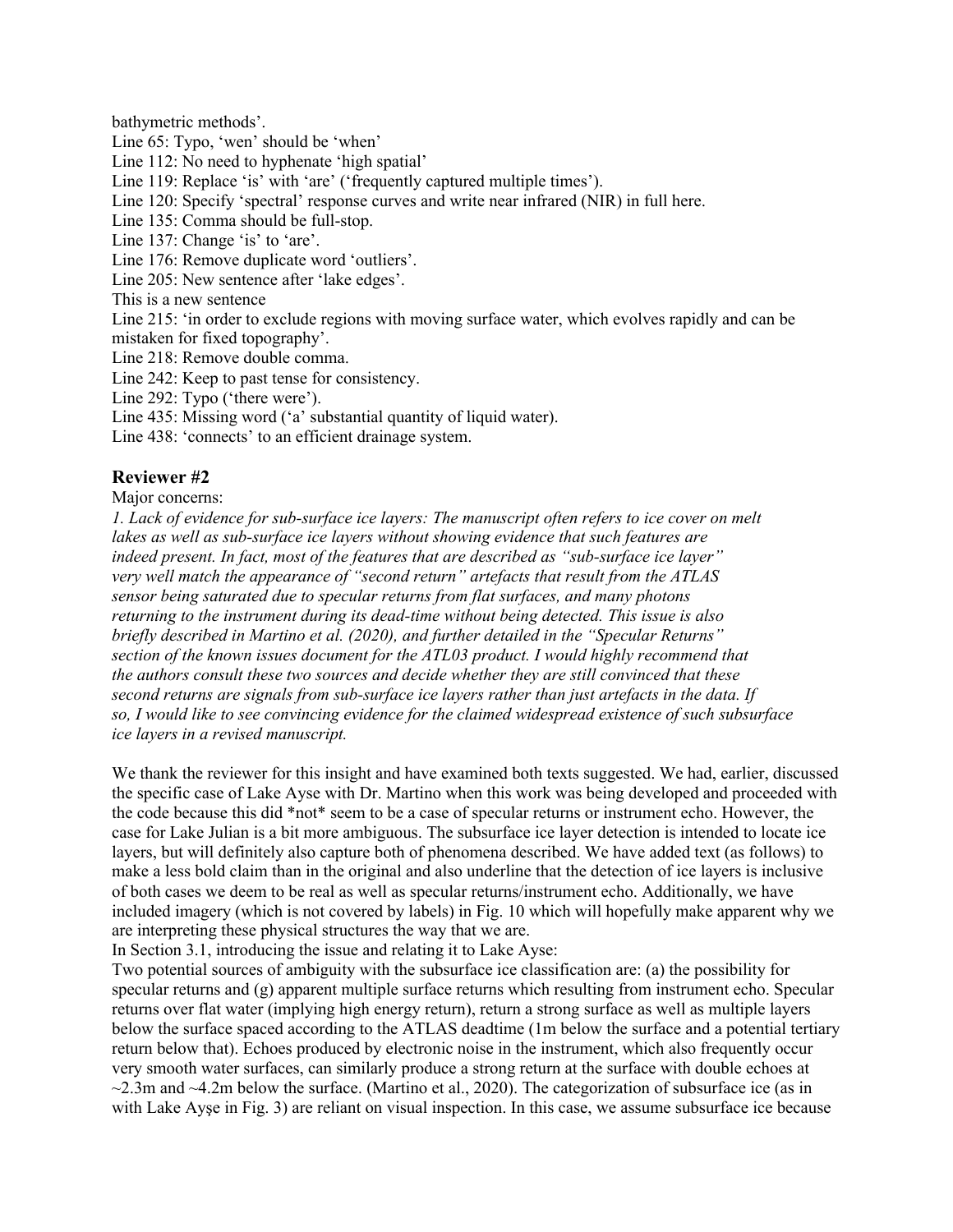the layer is less than 1m from the surface and shows trailing photons towards a weakly-resolved lake bottom rather than a distinctive sharp horizontal layer with no curved bottom return. If this were a specular return, we would expect a high energy surface return to obfuscate the lake bottom entirely. In Section 5.2, discussing drainage points of Lake Julian:

The Watta designation of "ice surface" here is likely, but not unambiguous, as this method will capture both real ice surface and false dual returns as detailed in Section 3.1. The main attributes typical of the false dual returns are a strong top surface over surface water in a flat region, followed by weaker returns at predictable intervals ( $\sim$ 1m and  $\sim$ 1m for the specular return,  $\sim$ 2.3 and  $\sim$ 4.2m for the instrument echo). In this case, a specular return would be the most likely cause for a false dual-return due the spacing. However, we first note that the surface in this region is not flat and we do not see the predicted strong surface return followed by a weaker echo ("surface" and "ice" layers are of equal thickness). Additionally (a) in the case of Pt. B, the top layer contains no dual return (b) in the case of C, a distinct gap occurs in the surface. Both of these correspond to ice/water in imagery. For Pt A and Pt D, imagery suggests that these points occur at a convergence of streams. These could, however be either water or ice as no distinctive bottom return is detected. With the current available information, the "ice surface" detection will still require manual inspection; future improvements to the code may account for the known issue with false dual returns as knowledge in this area develops.

*2. Insufficient information to make methods repeatable: One of the main objectives of this manuscript is to present the new Watta algorithm. Yet, the algorithm is not described in much detail, and the information provided is certainly not enough to replicate the results in this study. I think the easiest way to fix this would be to archive the already existing matlab code on a platform such as Zenodo (which was used by the authors to archive the lake depth data set). If the authors do not want to share their code, I think that they should provide some more detailed pseudo code (including a list of parameters and chosen values), or a more detailed text description at the very least. Furthermore, from the information provided in the manuscript, it does not seem possible for readers to check the underlying data themselves. This means that it is very hard to verify any claims made based on "visual inspection". No locations are given for the lakes under consideration, and ICESat-2 data is only referred to by its track number (not the spot, so this could refer to any of the six beams) and plotted against along-track distance with the zero point seemingly arbitrarily chosen. At the very least, I think that the authors need to provide latitude and longitude coordinates for each of the lakes considered in this study and to specify the ICESat-2 spot (GT1L, GT1R, GT2L, GT2R, GT3L, GT3R) for each lake section used with Watta. This information could be included in table S1 in the supplement. Since each of of the lakes has an associated ICESat-2 overpass, this information could be automatically extracted directly from the corresponding ATL03 or ATL06 data by, for example, using the median latitude for each of the segments shown and then querying for the corresponding longitude along the ground track. (Other information useful to readers (spot, beam type, acquisition time, etc.) could easily be printed out at the same time.)*

Accordingly, we will be releasing the current version of Watta matlab code to the public. Additionally, we will be adding details about (a) ICESat-2 data, specifically the spot as well as the maximum latitude and longitude of the segment within Supplemental information (b) concurrent imagery IDs from all sources. Together, these should allow users to reproduce these segments with minimal effort.

### Minor concerns / suggestions:

*1. I think some similar ICESat-2 shallow bathymetry literature should be cited. There are a few articles out there with similar methodology, just applied to satellite- derived bathymetry outside the polar regions. Examples would be Albright and Craig (2020) or Thomas et al.*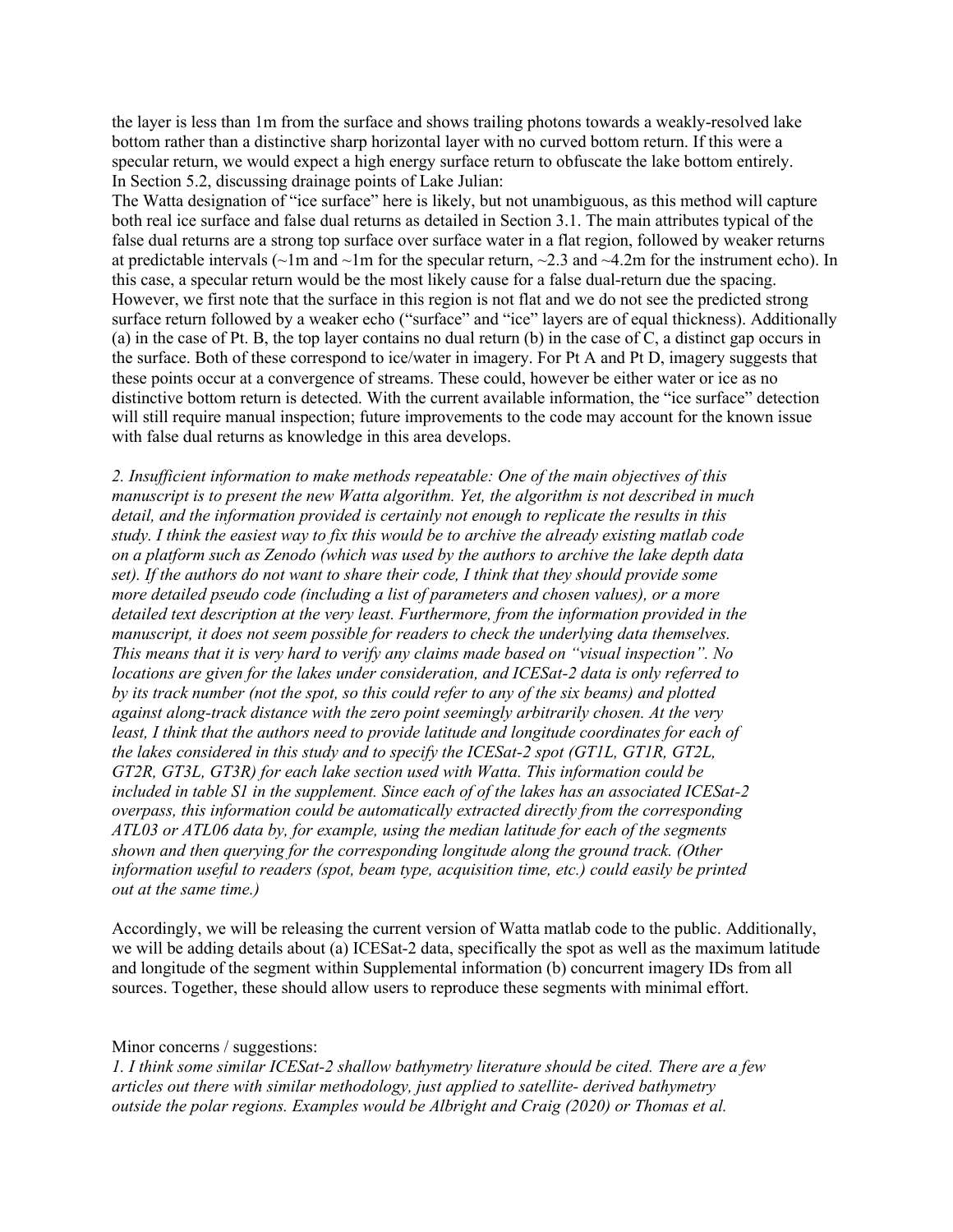# *(2020).* These have been included in the text.

*2. It is unclear to me how the numbered lakes relate to the named lakes. Some sort of explanation for choosing to refer to some lakes by numbers and some by names should be included. A map with the locations of all lakes would be great.*

To clarify, we have added lake names and numbers in Supplementary material. A map with all locations is difficult to make meaningful as the lakes are too small for the total area of each pass. However, we are including specific latitude/longitude boundaries for the lake segments from ICESat-2 (organized by RGT, and therefore able to be mapped to the AOIs present in Figure 1) in order to enable readers to locate and *reproduce lakes more easily.*

*3. It is not clear to me from the text how geolocation and co-registration relate to each other here. Can you explain how matching the ATL03 point cloud with the GIMP-2 DEM to reduce square error will improve the co-registration between ICESat-2 and Landsat 8 data? To my understanding, GIMP-2 DEM elevations are mostly derived from WorldView stereo imagery, and if there is a significant difference in acquisition time between the image underlying the DEM and the Landsat 8 / ICESat-2 lake observations then surface topography could have changed significantly in the meantime due to ice flow or surface processes. With a geolocation accuracy of roughly 5 meters for both ICESat-2 and Landsat 8, I would assume that simply mapping both datasets to the same CRS would give better results than the intermediate use of DEM elevations. Admittedly, this might be me not fully understanding coregistration, yet it would be nice to be provided with some more detail/explanation, or to see evidence that this intermediate step using DEM elevations actually improves the method in a meaningful way.*

In fact, there was not really any improvement in coregistration using this process (and none that impacted the segment used for the empirical depth estimate). This step was performed nevertheless as a check as Landsat 8 and ICESat-2 geolocation was based on the GIMP-2 DEM (but this process was not transparent to us), and to monitor for anything that looked like large-scale deviation from the DEM due to changes in ice flow (although this was minimal as lakes largely conformed to bed topography. We decided to keep this step in the workflow to potentially use imagery sources in the future which were geolocated to another DEM.

Regarding temporal changes in surface topography, we note that the portion of the ICESat-2 beams that were used for coregistration were long enough to incorporate large-scale relief (which would not be affected by ice flow).

Admittedly, perfect geolocation of high-resolution imagery given ice flow is a challenge with this work, and to our knowledge, this is ongoing research for other groups.

*4. The results shown on the figures could be made somewhat more accessible to readers: I would suggest to plot any ATL03 data with latitude on the horizontal axis while also including a scale bar for along-track distance. This, along with the information about which ICESat-2 track and spot is shown on which date, would already be enough for readers to figure out where to find all the underlying data. Plotting ICESat-2 ground tracks on top of imagery or image-based depth estimated wherever applicable would help readers with visual verification of some of the claims made in the text. A graticule on some maps/imagery would help as well.*

To address the issue of repeatability, we are detailing the specific location of lakes (latitude/longitude boundaries of ICESat-2 segments used) in Supplemental Table 1 in addition specific concurrent imagery identifiers used for each calculation. We are avoiding including a full catalogue of imagery and overlying ICESat-2 tracks for two reasons (1) the overlying track tends to obfuscate the image substantially (2) the resulting file size (for sufficient resolution of imagery) is very large given all of the lakes in question.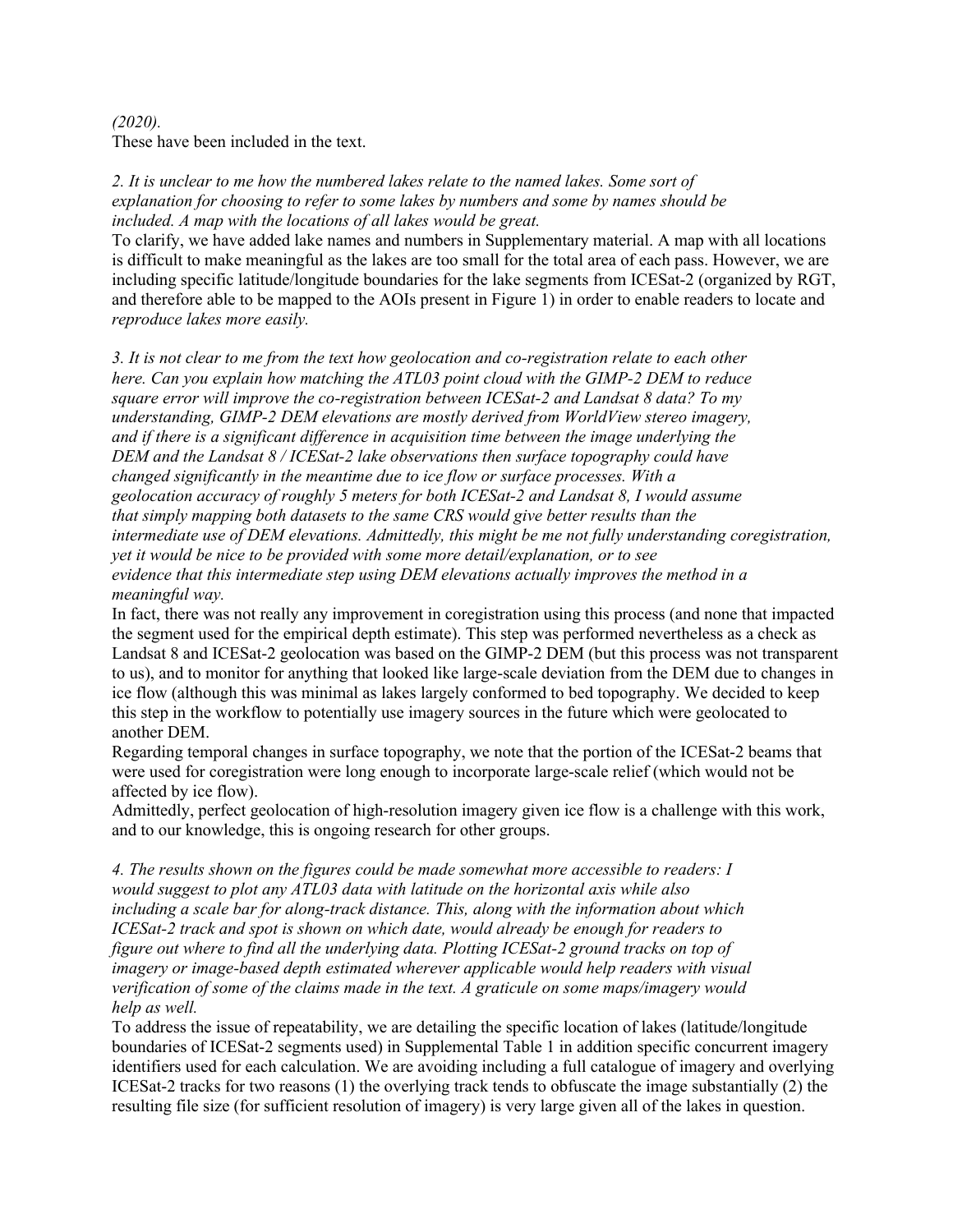The choice of axes was actually a specific request made by audience members within a previous presentation of this material. As much of the focus of this paper is related to small-scale features, we chose this axis to allow the reader to easily understand the length of lakes or ice cover.

Line-by-line comments:

*Line 14: From just reading the abstract it is unclear what is meant by "corrected" depth. Line 17: Landsat 8*

Altered to depth corrected for refraction

*Line 18: You are stating 46 lakes, but I am counting 45 lakes in table S1, plus the five named lakes in Figure 1 for a total of 50 lakes? Line 22: please spell out CAMBOT the first time you use it (Continuous Airborne Mapping By Optical Translator)*

The additional lake did not have coinciding imagery. In short: the 46th lake was used in Watta development, but only 45 had overlaying imagery with which to extract lake volumes. We spelled out CAMBOT on its first occurance.

*Line 40: You mention "both ice sheets" here, yet surface melt in Antarctica has not been discussed. While this paper only uses data over Greenland, I think it would be beneficial to briefly mention surface melt in Antarctica and how it is believed to be connected to ice shelf disintegration via hydrofracture.*

A sentence in the following paragraph now discusses Antarctic ice sheets

*Line 54: Since you specify for Sentinel-2, can you specify what the "higher spatial and temporal resolution" is?*

Sentence has been altered from:

Commercial satellite imagery, which is poised to expand

substantially in the future, can help fill the gap in coverage of small-scale melt and melt-induced features at a higher spatial and temporal resolution, complementing estimates resolved from Sentinel-2. To:

Commercial satellite imagery, which is poised to expand substantially in the future, can help fill the gap in coverage of small-scale melt and melt-induced features at a higher spatial  $(\leq 3m)$  and temporal (multiple daily passes) resolution, complementing estimates resolved from Sentinel-2.

*Line 56: This sounds very wordy. Could simply say "ICEsat-2 now makes it possible to replace…"* Altered accordingly

*Line 60: typo (bathymmetry → bathymetry)*

Corrected (here and in other locations)

*Line 64: I am sceptical about the presence of ice layers under the water surface. See above in the major concerns section.*

Addressed separately (see above)

*Line 64: Maybe here I would specify that by "the native resolution of the ATL03 photon cloud" you mean the 0.7m laser pulse frequency in along-track distance*

added

*Line 65: typo (wen*  $\rightarrow$  *when)* 

fixed

*Line 85 / Figure 1: Can you add latitude and longitude labels, or preferably a graticule in the right panel? Please also specify in the caption that RGT = ICESat-2 "Reference Ground Track", not "repeat ground track". The ground tracks that should be repeated (in the polar regions) are the six spots GT1L, GT1R, GT2L, GT2R, GT3L and GT3R for each numbered track. The RGT should be the point directly at the nadir, so unless ATLAS is pointing off-nadir it should fall right between GT2L and GT2R.*

Corrected as requested, but with graticule added to the bottom left panel (as the addition in the main panel created too much visual noise). However, in order to better identify the locations of specific lakes, we will be adding max/min lat/lon values to Supplemental Table 1 (in addition to imagery identifiers associated with each lake). This should also address concerns about repeatability.

*Line 92: This paper is largely about ICESat-2 so you might want to spell it out: "Ice, Cloud, and Land*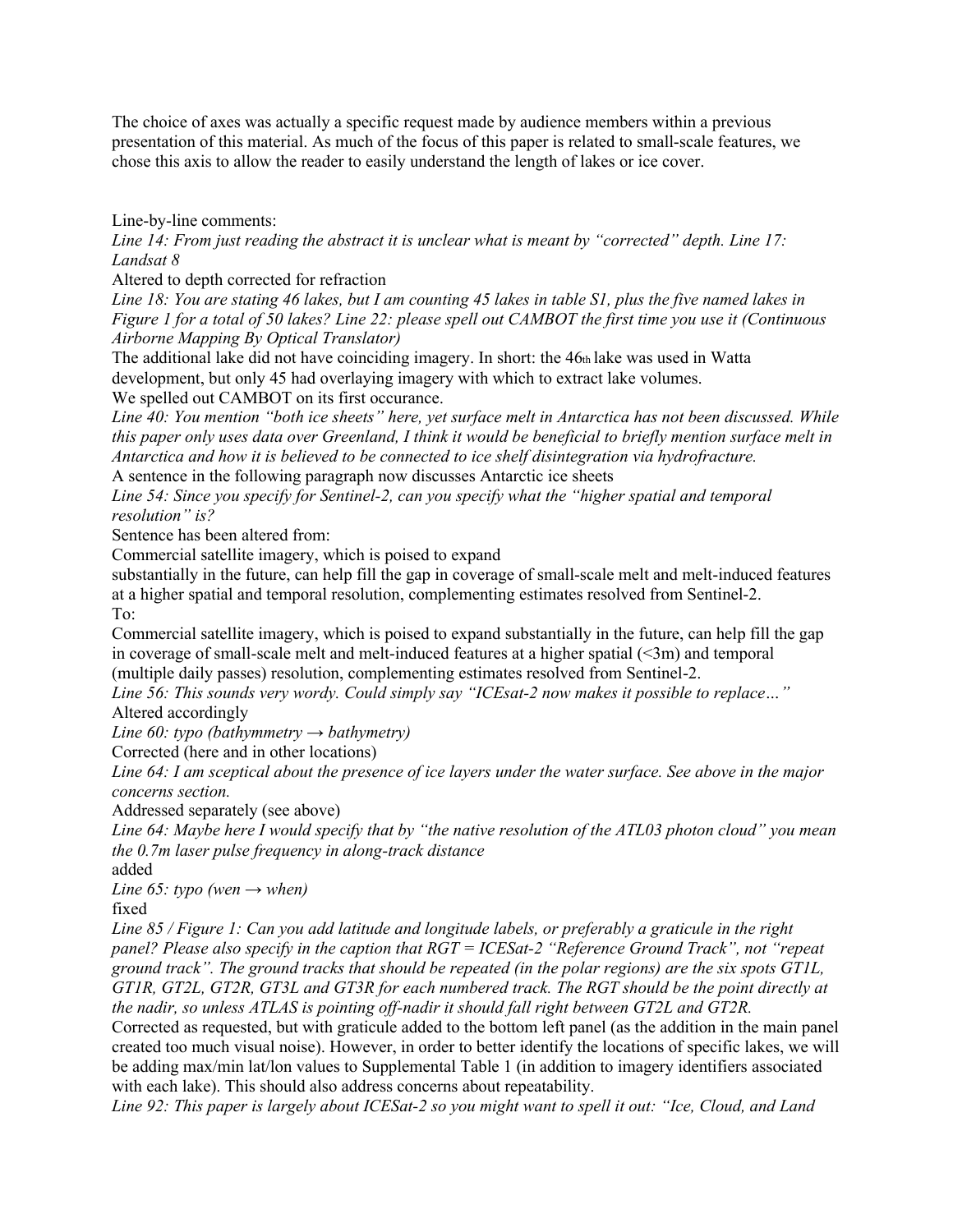*Elevation Satellite" and possibly ATLAS = Advanced Topographic Laser Altimeter System* Altered

*Line 98: It is unclear to me what you mean by "using x signal photons per shot". Are you referring to the expected number of signal photons that ATLAS will detect per pulse? Are these values over land ice? Is there a citation for these values?*

These are from the ICESat-2 science specs https://icesat-2.gsfc.nasa.gov/science/specs, also in Neumann et al., 2019 (cited)

*Line 101: typo (MacGruder → Magruder)*

Altered

*Line 114: TOA has not been defined before → top of atmosphere*

Altered

*Line 121: It is unclear to me here what the role of the DEM is in geolocation. Line 124: "each area was approximately on average" makes no sense?*

Altered (deleted "on average") and a direct reference to the Imagery Processing section is included (as this is a bit difficult to summarize)

*Line 137: There are only 45 lakes in the supplemental table?*

This is because only 45 lakes had both coincident imagery and ICESat-2. One lake was used for the development of Watta, but did not have coincident imagery that was usable (the lake drained too quickly afterwards). We have corrected the abstract accordingly.

*Line 150: I think it might be good to point out somewhere that if the empirical estimates are "time, location and sensor specific", then your method is currently limited to producing valid depth estimates for imagery scenes that overlap with an ICESat-2 overpass over a melt lake within that scene and a threeday*

*window. This is a limitation that the physical models don't have.*

This is a fair point and has been explicitly noted around Line 77

*Line 166: How are "outliers" detected?*

We have added the following text to clarify: "whereby the number of standard deviations used to detect an outlier and the number of photons used to calculate a mean (window) increase with over several steps" *Line 191: What you describe here sounds exactly like artefacts in the data that come from ATLAS's deadtime*

*when the sensor is oversaturated by a specular return. If you really believe that this is sub-surface ice in some cases, then I would need to see evidence for that to be convinced. (see major concerns section)*

Addressed in the main response.

*Line 201: missing full stop after "lake edges"*

Fixed

*Lines 205-208: It is not clear from the text how matching the ATL03 point cloud with the GIMP-2 DEM to reduce square error will improve the co-registration between ICESat-2 and Landsat 8 data. GIMP-2 DEM elevations are mostly derived from WorldView stereo imagery, and if there is a significant difference in acquisition time between the image underlying the DEM and the Landsat 8 / ICESat-2 lake observations then surface topography could have changed significantly in the meantime due to ice flow or surface processes. With a geolocation accuracy of roughly 5 meters for both ICESat-2 and Landsat 8, I would assume that simply mapping both datasets to the same CRS would give a better co-registration than the intermediate use of DEM elevations. If this is not the case, it would be nice to see some sort of proof that this intermediate step using DEM elevations actually improves coregistration.*

In fact, there was not really any improvement in coregistration using this process (and none that impacted the segment used for the empirical depth estimate). This step was performed nevertheless as a check as Landsat 8 and ICESat-2 geolocation was based on the GIMP-2 DEM (but this process was not transparent to us), and to monitor for anything that looked like large-scale deviation from the DEM due to changes in ice flow (although this was minimal as lakes largely conformed to bed topography. We decided to keep this step in the workflow to potentially use imagery sources in the future which were geolocated to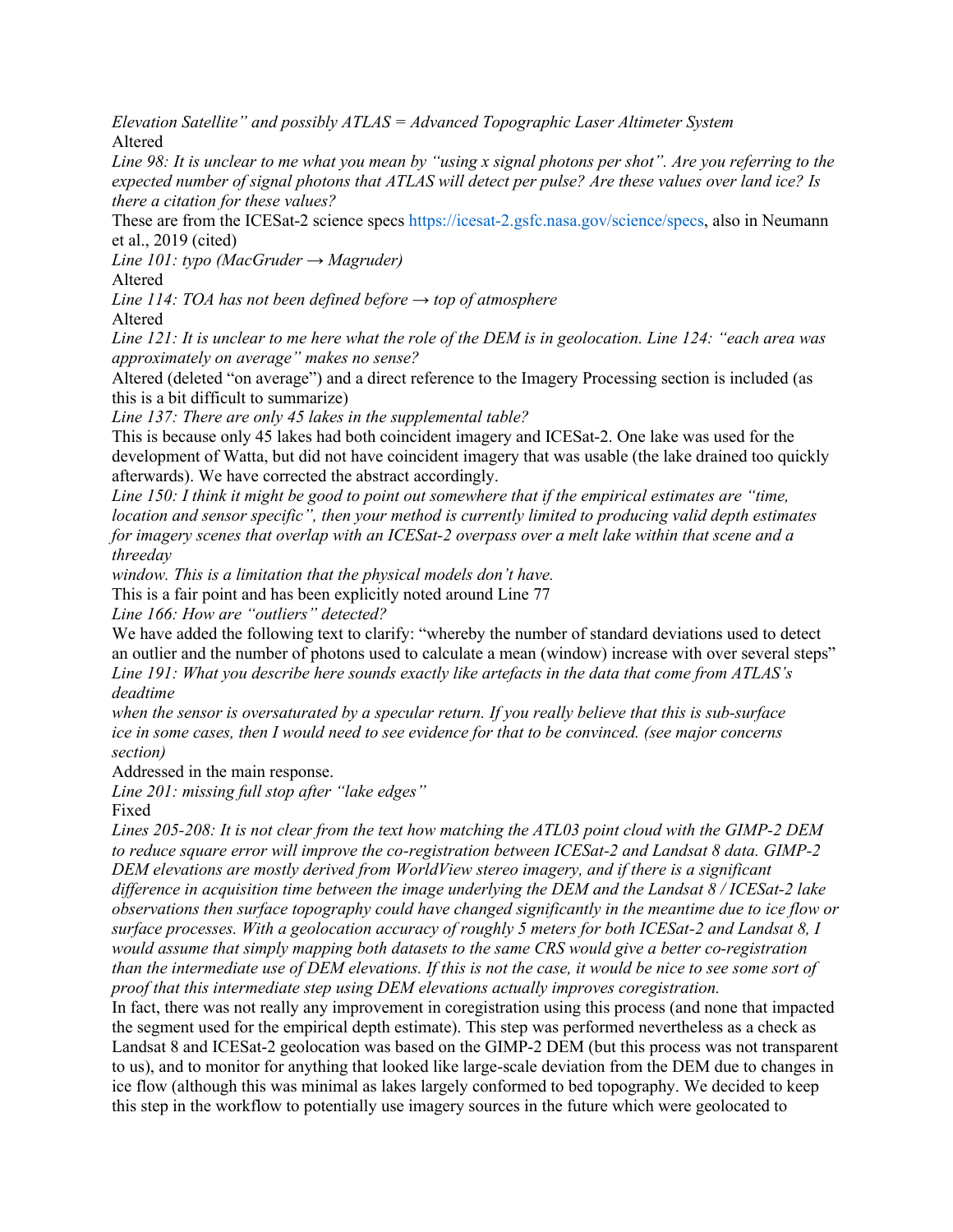another DEM.

Regarding temporal changes in surface topography, we note that the portion of the ICESat-2 beams that were used for coregistration were long enough to incorporate large-scale relief (which would not be affected by ice flow).

Admittedly, perfect geolocation of high-resolution imagery given ice flow is a challenge with this work, and to our knowledge, this is ongoing research for other groups.

*Line 208: Do you mean a margin of 0.2 degrees in latitude and/or longitude?*

The reference was to latitude, and text has been added accordingly

*Line 217: two commas after NDWI\_ice, missing full stop before "Boundaries".*

Altered

*Line 224: typo (MacGruder → Magruder)*

Altered

*LIne 225-226: "a line 6m in each direction perpendicular to the ICESat-2 beam" seems like a rather confusing way to describe a circle of 6 m radius around the location of the photon.* Indeed! Altered accordingly.

*Line 230 / Figure 3: Please plot the ground track of the ATL03 data shown in the top left panel on top of the depth estimates shown in the bottom left panel. Please spell out "Elevation" and "Along-track distance" in the top left panel. Also, why is along-track distance going from roughly -50 m to 800 m? I think the ICESat-2 convention is that along-track distance is measured from the last equator crossing? It would probably be more helpful for the reader if elevation was plotted against latitude, with a scale bar indicating along-track distance.*

The choice of axes was actually a specific request made by audience members within a previous presentation of this material. As much of the focus of this paper is related to small-scale features, we chose this axis to allow the reader to easily understand the length of lakes or ice cover. However, with regard to the location of the lakes, we will be including the latitude/longitude extents of each lake within supplementary material, which should allow for the specific identification of features if desired. *Line 245: spell out "2"*  $\rightarrow$  *two* 

Altered

*Line 259-260: If performance evaluation is done by "visual inspection", it would be nice if the reader could also get to see a few examples of imagery with precise ICESat-2 ground tracks plotted on top, for their own visual inspection.*

Actually, "visual inspection" here refers to Watta-calculated depths from ATL03 alone, which is largely the objective of Supplemental Figure S3. We have made this more explicit by addition additional depths. *Line 260: correlation coefficient between what? NDWI and Watta-derived depth?*

Text added to make this explicit

*Line 264-265: "reference ground track (RGT) 1222, Lake 3 in Fig. S4": Should be referring to Fig. S3.* Altered

*Line 265-266: "the presence of subsurface ice did not always preclude the presence of a strong bottom return" → This suggests to me that it's even more likely that this "subsurface" ice layer might not exist, and that it's actually the sensor saturation and dead-time effect. (see major concerns section)*

Addressed in the main response, although we note that a bottom return was present, it was just somewhat weaker.

*Line 266: "(e.g. Lake 7, RGT 1169, Fig. S4)": Should be referring to Fig. S3. Also, I don't really see anything indicative of subsurface ice in Lake 7, RGT 1169, Fig. S3.*

Addressed in the main response

*Line 279: It sounds like you are using the R^2 for performance evaluation of the empirical model, but this would mean to evaluate the model on the data that was used to generate the model in the first place. So it should be made clear that the R^2 cannot be considered a performance metric for a model across an entire lake basin, and rather that it merely indicates how well you were able to fit the empirical model to the data along the given ICESat-2 ground track. However, the underlying model is rather simple and based on physics, so overfitting is probably not much of an issue here.*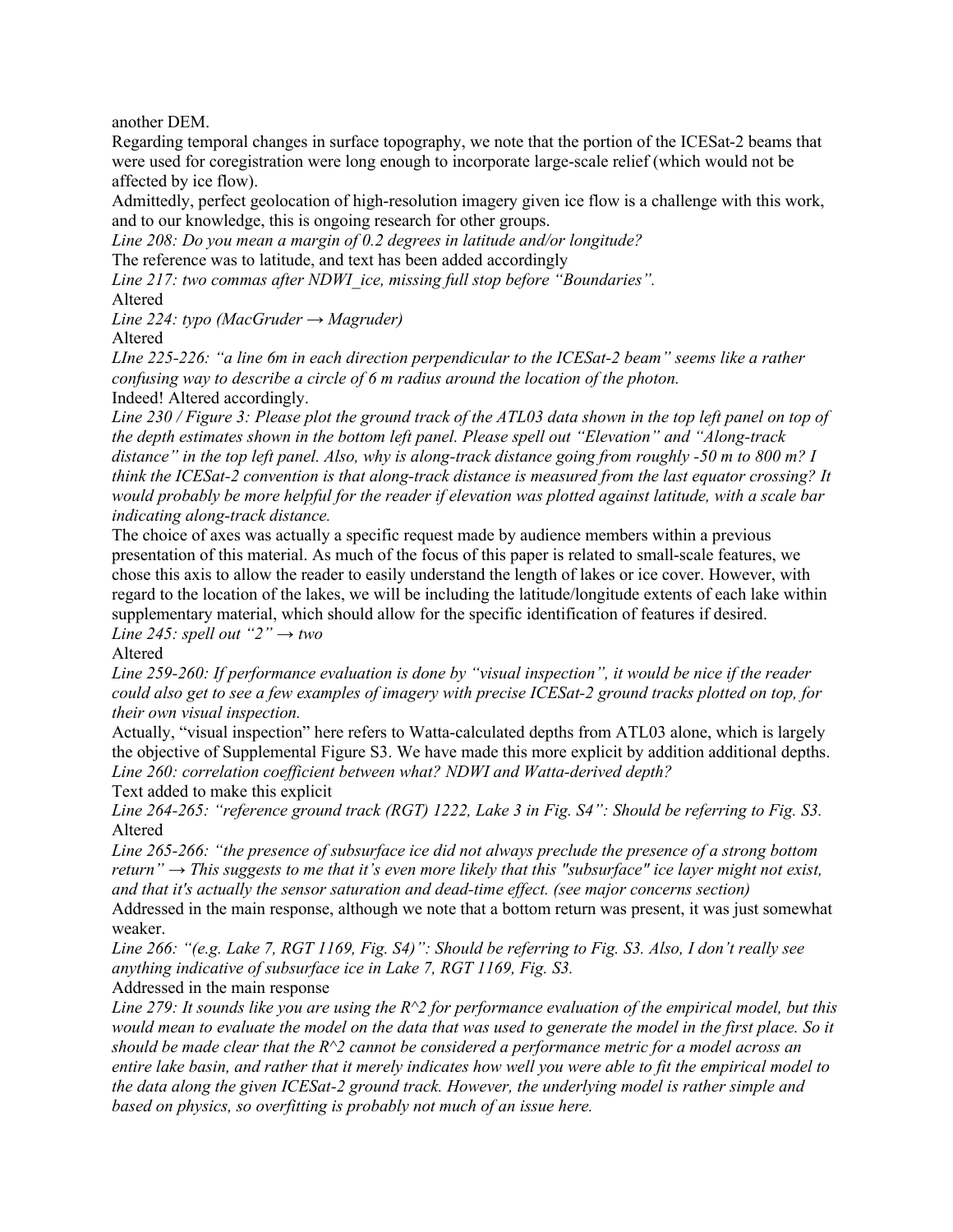Additional text has been added to make this more explicit

*Line 292: typo (there're were → there were)*

Altered

*Line 293-294: "future users would be able to select bands or combinations [...] that provide the greatest fidelity to ICESat-2 based observations": I know what you mean by that, but the way it is phrased it sounds like a bulletproof recipe for overfitting the data...*

We have dropped the clause "that provide the greatest fidelity to ICESat-2 observations" to avoid this *Line 304: Technically GT3L describes a "spot", not a beam. Two beams (one strong, one weak) will alternate in pointing at that particular spot, switching off whenever ICESat-2 performs a yaw flip. We have made this clearer by rephrasing as "Over this spot, covered by the 3l beam"*

*Line* 309: typo (lake  $\rightarrow$  lakes)

Fixed

*Line 313 / Figure 5: "Sentinel-2 (l,m) and Planet SkySat (n,o)": should be "Sentinel-2 (k,l) and Planet SkySat (m,n)". Also, what does the red box in panel c indicate?*

Altered. Added "Red box in (c)highlights region where underlying crevassing is captured *Line 328 / Figure 6: Can you show the ICESat-2 ground track on the right panels? It is very hard to see what is going on without that information. Also, it is pretty clear from context what the abbreviations Sent/LSat/SSat/PS/R/G mean here, but at least somewhere you should specify this for clarity. Also please try to stay consistent across all figures. I have noticed images with labels "Sentinel-2", "Sentinel", "Sent" and "S" across the figures in the paper, and they all refer to the same thing.*

We have added an explanation of the abbreviations in the figure caption and altered the designation for "Sent" in other figures to make this a bit more consistent when possible. The ground track over Lake Ayse is shown in Figure 1, which we have made explicit in the figure caption for Figure 6.

*Line 344: You want to refer to Supplemental Fig. S4 here, not S5*

Altered accordingly (here and elsewhere)

*Line 356 / Figure 7: Can you label lake Niels and lake Julian on the left panel?* Altered accordingly

*Line 407: Ice motion should not be adjusted for in geolocation?*

Because geolocation will fit to Landsat imagery (itself geolocated using the GIMP-2 DEM), we remain reliant on how well Landsat captures ice motion following from the GIMP-2 DEM upon which it's based. It remains possible that minor ice motion will not be perfectly captured (This would require featuretracking

which is outside the scope of this study).

*Lines 409-419: What's shown in cyan in fig 9d does not look like ice cover to me. Also none of the satellite imagery seems to show the presence of ice cover. Can you corroborate your claims about ice layers? From looking at the figure, I would guess those are specular returns from water surfaces. (see also major concerns section)*

Addressed in the Main Concerns above

*Line 425: This is not the reference ground track for track 727. This must be GT1L (based on looking at the data myself), which is roughly 3.3 km offset from the RGT! The big stars used to show the locations AD*

*very much cover the actual features, which makes it hard to see any of the things discussed in the text. Can you plot the actual precise ground track 727 GT1L for this overpass on panel e as a (very) fine line, and indicate locations A-D with arrows pointing at the features without covering them.*

What is shown is, in fact, the track for gt1l. We have altered the text to clarify this. We are reluctant to add a line to the image in panel (e) as even a fine line obfuscates much of the image. However, we have altered this figure to include two panels (on the two days surrounding the ICESat-2 pass) where the precise location of the apparent dual return is indicated with arrows (thus not obfuscating the imagery at the location).

*Lines 458-463: This paragraph about Antarctica does not fit into the conclusions section. The information about ice shelf stability considerations, etc. would fit nicely into the introduction/background*